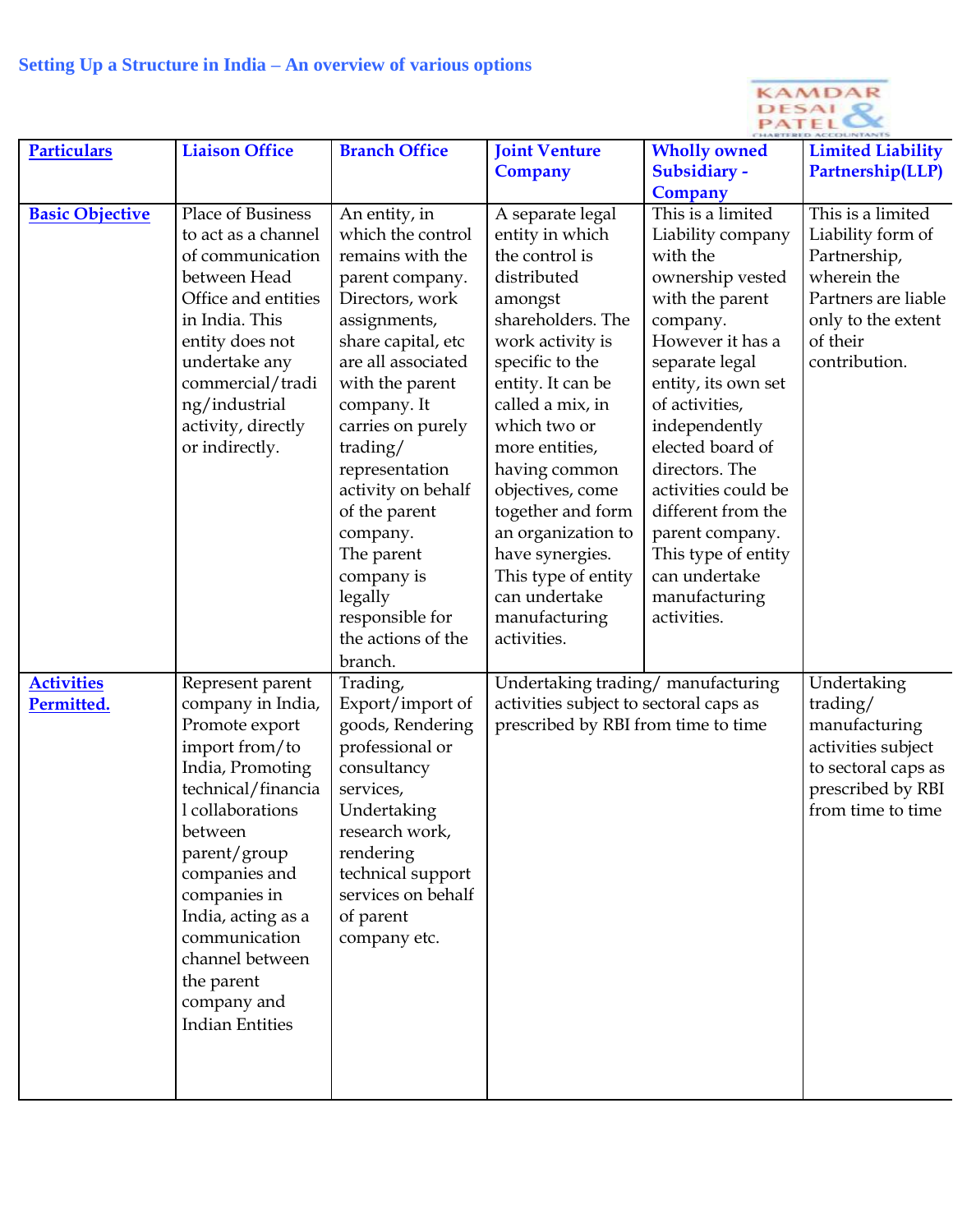|                                    |                                                                                                                                                                                                                                               |                                                                                                                                                                                                                                               | KAMDAR<br>DESAI                                                                                                                                                                                                                                                                                                                   |                                                |                                                                                                                                                                                                                                                                                                                                                                                                           |  |
|------------------------------------|-----------------------------------------------------------------------------------------------------------------------------------------------------------------------------------------------------------------------------------------------|-----------------------------------------------------------------------------------------------------------------------------------------------------------------------------------------------------------------------------------------------|-----------------------------------------------------------------------------------------------------------------------------------------------------------------------------------------------------------------------------------------------------------------------------------------------------------------------------------|------------------------------------------------|-----------------------------------------------------------------------------------------------------------------------------------------------------------------------------------------------------------------------------------------------------------------------------------------------------------------------------------------------------------------------------------------------------------|--|
| <b>Particulars</b>                 | <b>Liaison Office</b>                                                                                                                                                                                                                         | <b>Branch Office</b>                                                                                                                                                                                                                          | <b>Joint Venture</b><br><b>Company</b>                                                                                                                                                                                                                                                                                            | <b>Wholly owned</b><br>Subsidiary -<br>Company | <b>Limited Liability</b><br>Partnership                                                                                                                                                                                                                                                                                                                                                                   |  |
| <b>Establishment</b>               | Application with<br>relevant<br>enclosures to be<br>submitted to<br>Reserve Bank Of<br>India (RBI) for<br>permission.<br>Subsequent to<br>obtaining<br>permission, the<br>entity needs to be<br>registered with<br>Registrar of<br>Companies. | Application with<br>relevant<br>enclosures to be<br>submitted to<br>Reserve Bank Of<br>India (RBI) for<br>permission.<br>Subsequent to<br>obtaining<br>permission, the<br>entity needs to be<br>registered with<br>Registrar of<br>Companies. | In case the activity falls under<br>automatic route, the entity needs to be<br>registered with Registrar of<br>Companies. Concurrently, RBI<br>procedures have to be followed for<br>regularization. However, in case the<br>activity does not fall under the<br>automatic route, permission from<br>Foreign Investment Promotion | Board(FIPB) is required to be obtained.        | FDI is permitted<br>under the automatic<br>route in LLPs<br>operating in<br>sectors/activities<br>where 100% FDI is<br>allowed through<br>the automatic route<br>and there are no<br>FDI linked<br>performance<br>conditions.<br>Thereafter, the<br>entity needs to be<br>registered with<br>Registrar of<br>Companies. It is<br>mandatory that one<br>of the partners has<br>to be a resident<br>Indian. |  |
| Ownership of<br><b>Property</b>    | Allowed to<br>operate from<br><b>Leased Premises</b><br>Only. It is not<br>permitted to<br>purchase any<br>property in India                                                                                                                  | Allowed to operate from Leasehold/Freehold Premises. They are permitted to<br>own property in India.                                                                                                                                          |                                                                                                                                                                                                                                                                                                                                   |                                                |                                                                                                                                                                                                                                                                                                                                                                                                           |  |
| <b>Fundings</b>                    | Maintains itself<br>out of the<br>remittances<br>received from<br>Parent Company<br>through normal<br>banking channels.                                                                                                                       | Maintains itself through initial capital contribution from<br>overseas, borrowings in India and through income<br>generated from operations in India.                                                                                         |                                                                                                                                                                                                                                                                                                                                   |                                                | Contribution by<br>partners as per<br>mutual agreement                                                                                                                                                                                                                                                                                                                                                    |  |
| <b>Formation Time</b>              | 4 Weeks                                                                                                                                                                                                                                       | 4 Weeks,                                                                                                                                                                                                                                      | 6 weeks under Automatic Route.<br>24 weeks in case FIPB permission is<br>required.                                                                                                                                                                                                                                                |                                                | 4 Weeks                                                                                                                                                                                                                                                                                                                                                                                                   |  |
| <b>Ease of</b><br><b>Operation</b> | Easy                                                                                                                                                                                                                                          | Easy                                                                                                                                                                                                                                          | Moderate                                                                                                                                                                                                                                                                                                                          |                                                | Easy                                                                                                                                                                                                                                                                                                                                                                                                      |  |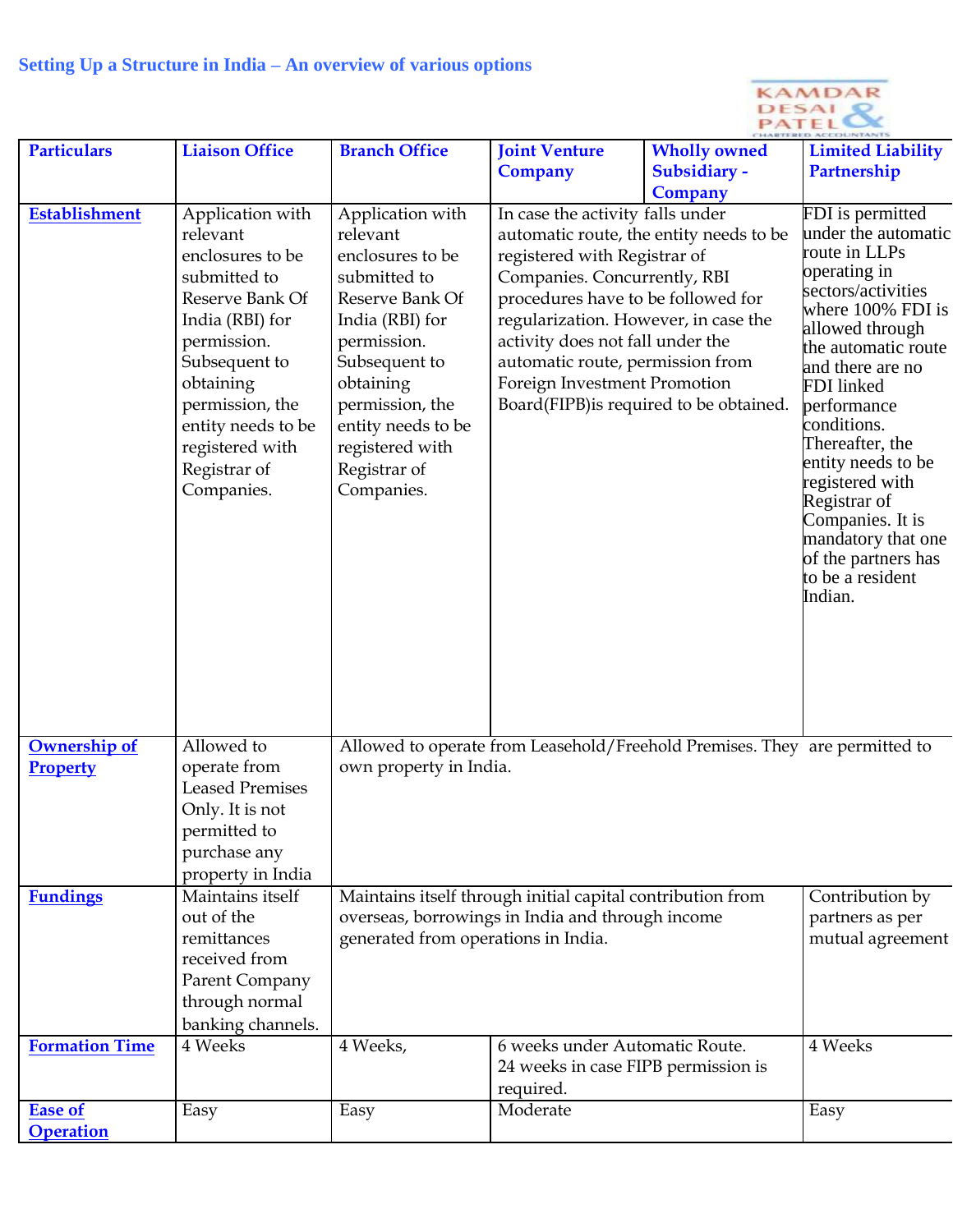| <b>Ease of Closure</b> | Easy | Easy | Difficult / time consuming | Moderate,<br>voluntary or by<br>order of |
|------------------------|------|------|----------------------------|------------------------------------------|
|                        |      |      |                            | competent<br>authority                   |

KAMDAR

# **Setting Up a Structure in India – An overview of various options**

|                                                                      |                                                                                                                                                                                 |                            |                                                            |                                                       | <b>DESAL</b><br><b>PATEL</b>                                                                                                       |
|----------------------------------------------------------------------|---------------------------------------------------------------------------------------------------------------------------------------------------------------------------------|----------------------------|------------------------------------------------------------|-------------------------------------------------------|------------------------------------------------------------------------------------------------------------------------------------|
| <b>Particulars</b>                                                   | <b>Liaison Office</b>                                                                                                                                                           | <b>Branch Office</b>       | <b>Joint Venture</b><br><b>Company</b>                     | <b>Wholly owned</b><br>Subsidiary -<br><b>Company</b> | <b>Limited Liability</b><br>Partnership                                                                                            |
| <b>Provisions of Income Tax Act</b>                                  |                                                                                                                                                                                 |                            |                                                            |                                                       |                                                                                                                                    |
| Income<br>Tax                                                        | Not Applicable                                                                                                                                                                  | On profits earned in India |                                                            |                                                       | The income is<br>taxed at 30%. In<br>addition to the tax;<br>surcharge as<br>applicable plus<br>education cess<br>would be levied. |
| Dividend<br>Distribution<br>Tax                                      | Not Applicable                                                                                                                                                                  | Not Applicable             | Applicable                                                 | Applicable                                            | Profit after Tax is<br>distributed to<br>partners, hence<br>Dividend<br>Distribution Tax<br>is not applicable.                     |
| Tax Deduction at<br>Source(Withholdi<br>ng Tax)<br>Provisions*       | Applicable                                                                                                                                                                      | Applicable                 | Applicable                                                 | Applicable                                            | Applicable                                                                                                                         |
| <i><u>* The % of tax payable</u></i>                                 | varies from case to                                                                                                                                                             |                            | case. For further details, write to tax@kdpaccountants.com |                                                       |                                                                                                                                    |
| <b>Provisions of</b><br><b>Registrar of</b><br><b>Companies</b> (ROC | * It is required to<br>be registered with<br>ROC at the time<br>for formation.<br>* Required to file<br>annual financial<br><b>Statements Parent</b><br>financial<br>statements |                            | Required to file annual return with accompanying details   |                                                       | Compulsory<br>registration<br>required with<br>ROC, Required to<br>file annual return<br>with<br>accompanying<br>details           |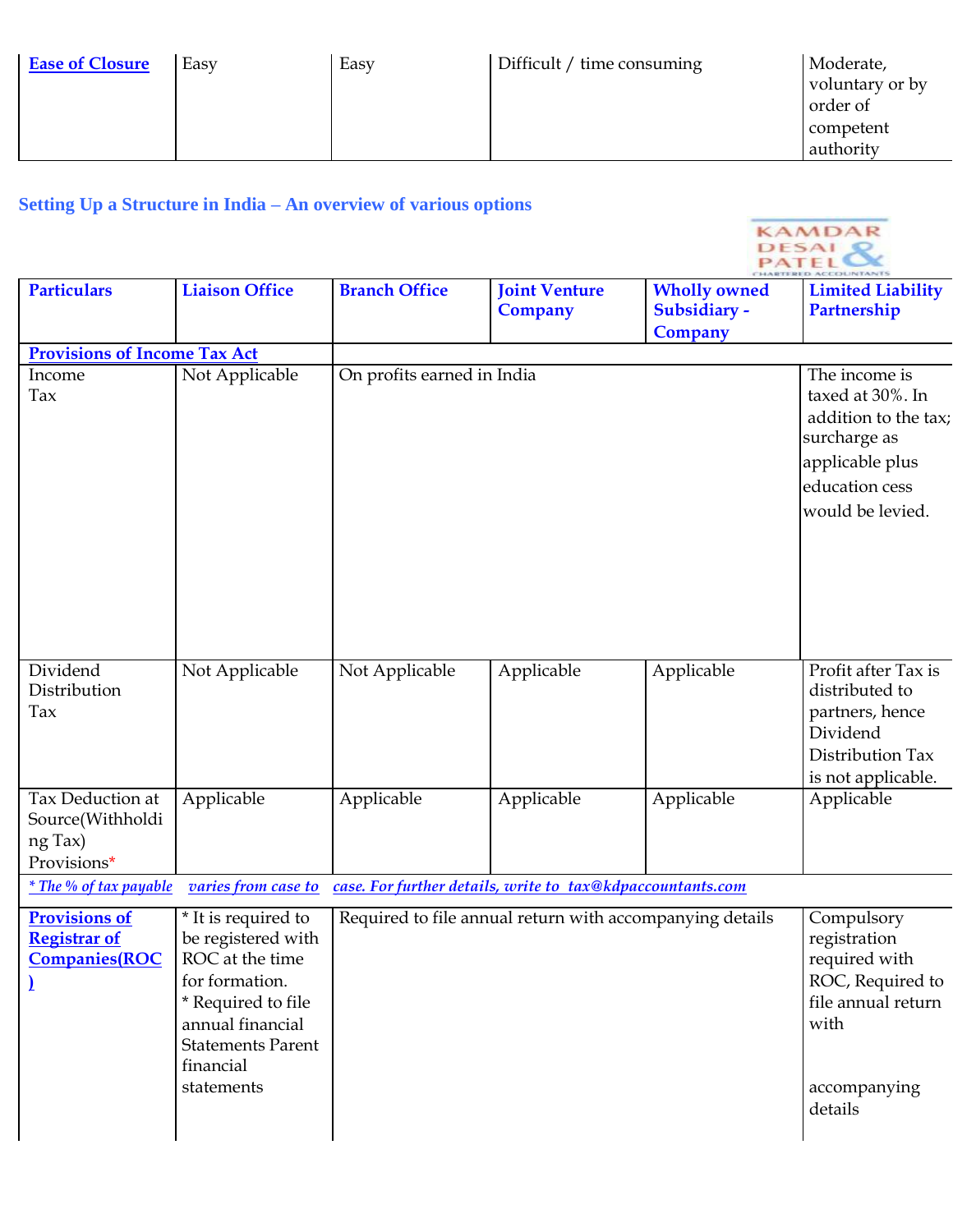| <b>Provisions of</b><br><b>Foreign Exchange</b><br><b>Management Act</b><br>(FEMA) | Applicable        | Applicable                                       | Applicable                                                                           | Applicable                                                                   | Applicable    |
|------------------------------------------------------------------------------------|-------------------|--------------------------------------------------|--------------------------------------------------------------------------------------|------------------------------------------------------------------------------|---------------|
| <b>Formation</b><br>Cost(US \$)                                                    | Approx 1200 \$ LO | 1500\$<br>Fipb Permission -<br>Additional1000 \$ | \$2000+ Service<br>Tax $12.36\%$ . \$<br>1250 extra in case<br>of FIPB<br>permission | \$2000+ Service<br>Tax 12.36%. \$1250<br>extra in case of<br>FIPB permission | Approx \$1250 |
| <b>Annual Cost of</b><br><b>Maintaining an</b><br>$Entity(US $)$                   | 5000              | 7500                                             | 10000                                                                                | 10000                                                                        | 5000          |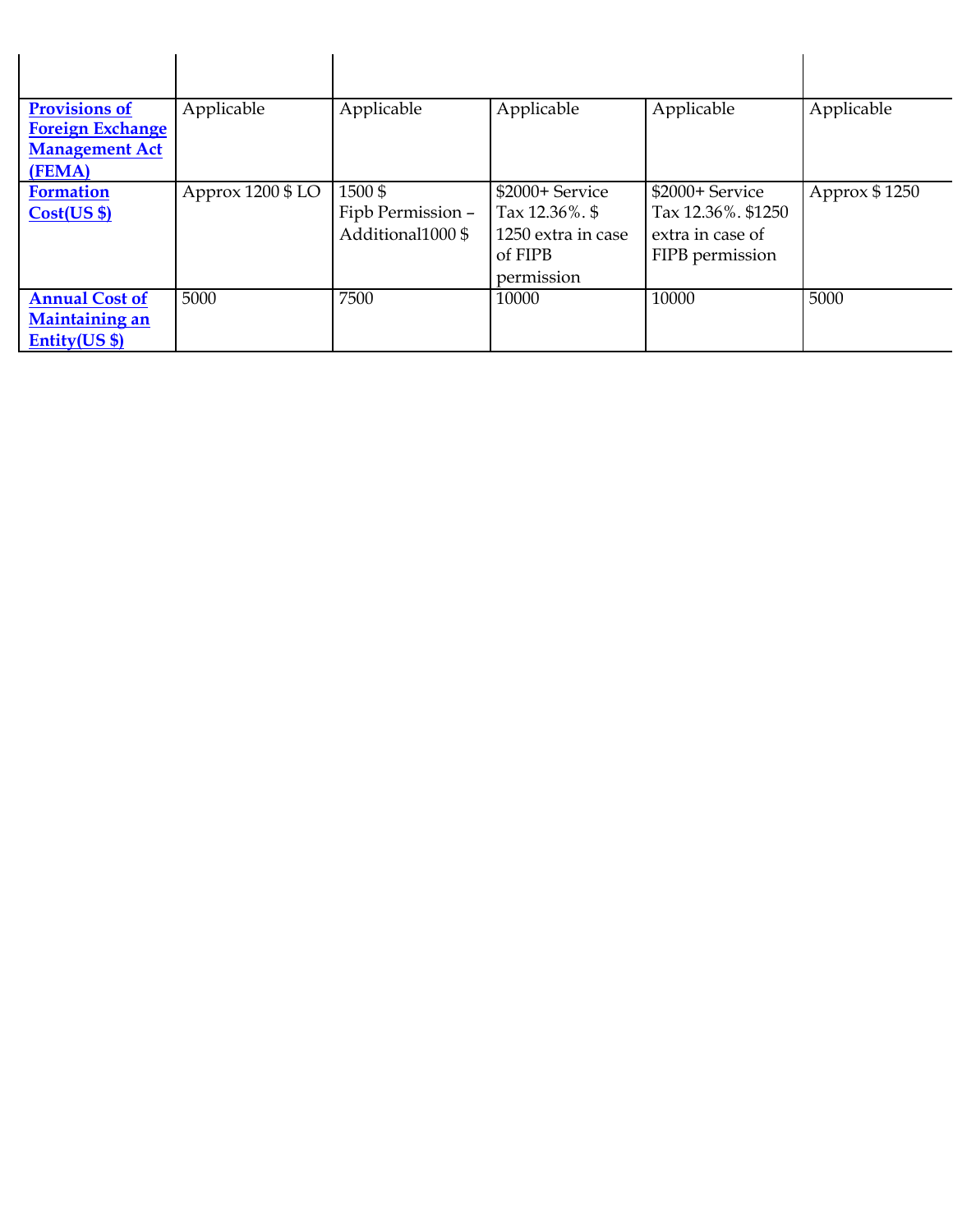

# **Frequently Asked Questions (FAQs)**

# **Q1- Is the process of formation of LLP very complicated?**

A1- The process is very simple and is as under

- Obtain and register Digital Partner Identification number and signature certificate
- Post confirmation of name availability upload the incorporation document and agreement
- Obtain Certificate of Incorporation and LLP is ready to function.

# **Q2- What is the process for dissolution of LLP ?**

A2- LLP can be dissolved voluntarily or by National Company Law Tribunal

# **Q3- What is the extent of Liability of a partner of an LLP**

A3- The liability of the partner is limited to that of one's own capital contribution.

### **Q4 - I wish to set up a business in India, which is more appropriate entity?**

A4 – It is primarily your objective of this entity that will decide the appropriate structure. Broadly, we advise clients that in case you only wish to be represented in India and all transactions would be carried out by the HO, it is advisable to operate under the umbrella of Liaison Office.

If you wish to simply "trade" in India, you may evaluate the option of a Branch office.

If you wish to set up a manufacturing entity or a full fledged office in India and leverage bank borrowings from Indian banks, you will have to look at a Company in India.

*For more information, contact [advisor@kdpaccountants.com](mailto:advisor@kdpaccountants.com)*

# **Q5 – Do I need to appoint Local Directors for an Company in India?**

A5 – It is not necessary for you to appoint local director. A company can be formed with foreign directors. However, it is generally found advisable to keep a local director for ease of operation etc.

*For more information, contact [company@kdpaccountants.com](mailto:company@kdpaccountants.com)*

### **Q6 - What is the minimum capital requirement for formation of an Entity in India.**

A6 - There are no minimum capital requirements for establishing a Liaison Office in India. However, a minimum capital requirement for establishing a Limited Liability Company is INR 1 Lac. *For more information, contact [company@kdpaccountants.com](mailto:company@kdpaccountants.com)*

# **Q7 - Is capital investment in the Entity, repatriable?**

A7 - Capital Investments in the entity is repatriable subject to guidelines laid down by Foreign Exchange Management Act, Reserve Bank of India.

*For more information, contact [fema@kdpaccountants.com](mailto:company@kdpaccountants.com)*

# **Q8 - Can a Foreign Director be the authorized Signatory for Bank Accounts**

A8 – Any person authorized by the Power of Attorney and the Board Resolution can operate the bank accounts. *For more information, contact [company@kdpaccountants.com](mailto:company@kdpaccountants.com)*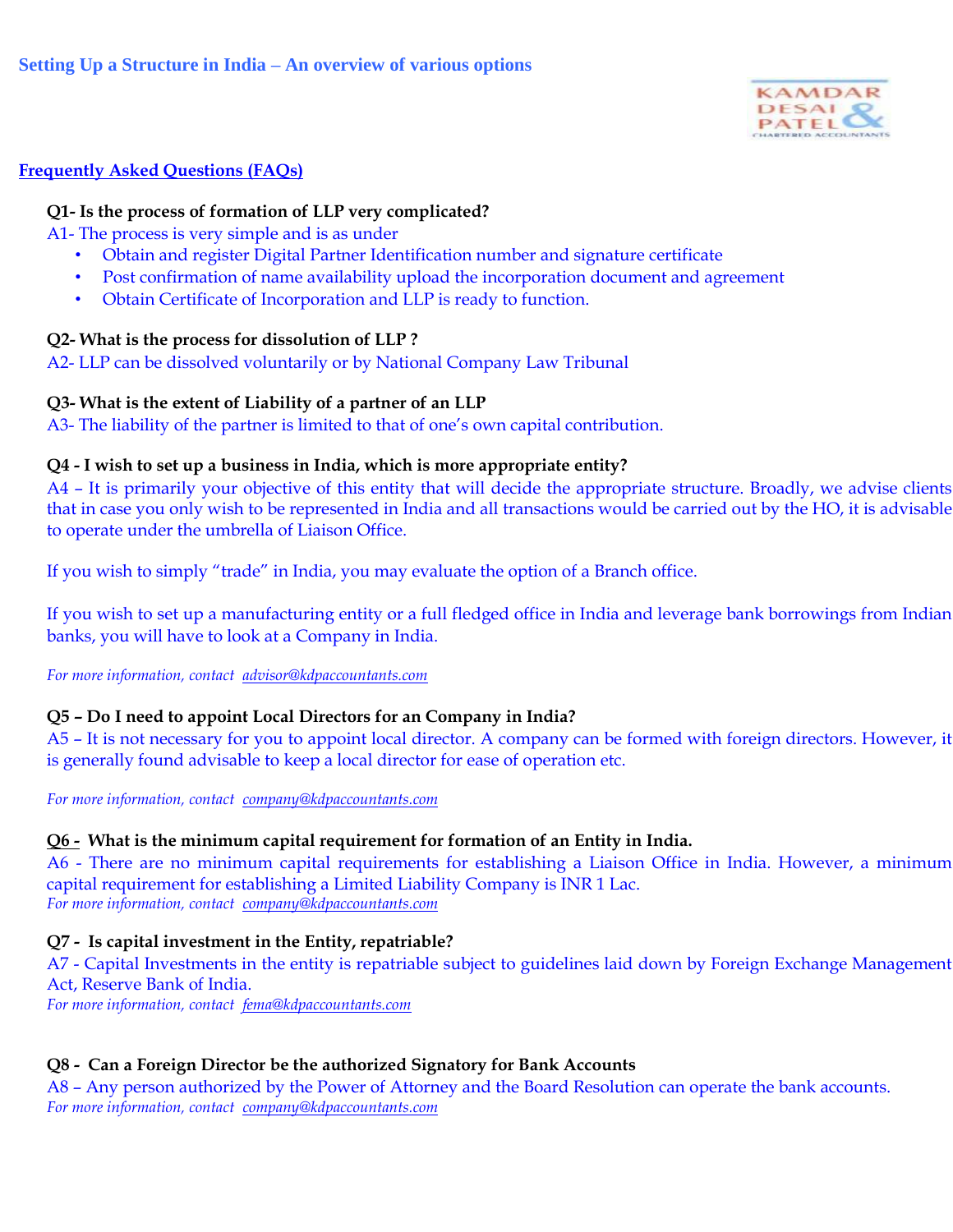

# **Q9 - Is it necessary to draft Memorandum and Articles of association(MOA/AOA)?**

A9 - It is Mandatory to draft MOA/AOA only in case Companies, and not in case of Liaison Offices. *For more information, contact [company@kdpaccountants.com](mailto:company@kdpaccountants.com)*

# **Q10 - What is PAN**

A10 – PAN is Permanent Account Number issued by the Income Tax Authorities, It is mandatory to mention the PAN for various transactions executed during the normal course of business activities *For more information, contact [tax@kdpaccountants.com](mailto:company@kdpaccountants.com)*

### **Q11 - What is TAN**

A11 – TAN is Tax deduction and allocation Number. This number is issued by the Income Tax Authorities to facilitate deductions in case of Withholding Tax. *For more information, contact [tax@kdpaccountants.com](mailto:tax@kdpaccountants.com)*

### **Q12 - Is permission under Automatic Route and Permission under FIPB Route classified separately.**

A12 – As per the Liberalisation initiatives initiated, under the Automatic Route certain activities need no initial permission, however, post-execution, reporting requirements with related authorities is mandatory. *For more information, contact [fema@kdpaccountants.com](mailto:fema@kdpaccountants.com)*

### **Q13 - Whether I can wind up a company? How long does it take?**

A13 - Winding up formalities need to be completed with Reserve Bank of India, Income Tax, Registrar of Companies.

The procedure could involve about 8 weeks. *For more information, contact [company@kdpaccountants.com](mailto:company@kdpaccountants.com)*

### **Q14 - I have relatives in India who have my power of attorney, is this adequate to proceed with paperwork for registration?**

A14 - . Generally speaking, Person authorized by a legal Power of Attorney can execute papers to commence registration process. It is however necessary for the Power of Attorney to include a specific clause permitting the authorized person to form a legal structure in India.

*For more information, pl write to us at legal@kdpaccountants.com*

### **Q15 - What will be the implications of Double Taxation Avoidance Agreement(DTAA) on the profits after tax in the Indian company transferred overseas.**

A15 - . The implications of DTAA will vary case to case, particularly depending upon the agreement entered with each specific country. At present India has signed about 85 agreements with different countries. *For any specific query on the DTAA, pl write to us at dtaa@kdpaccountants.com*